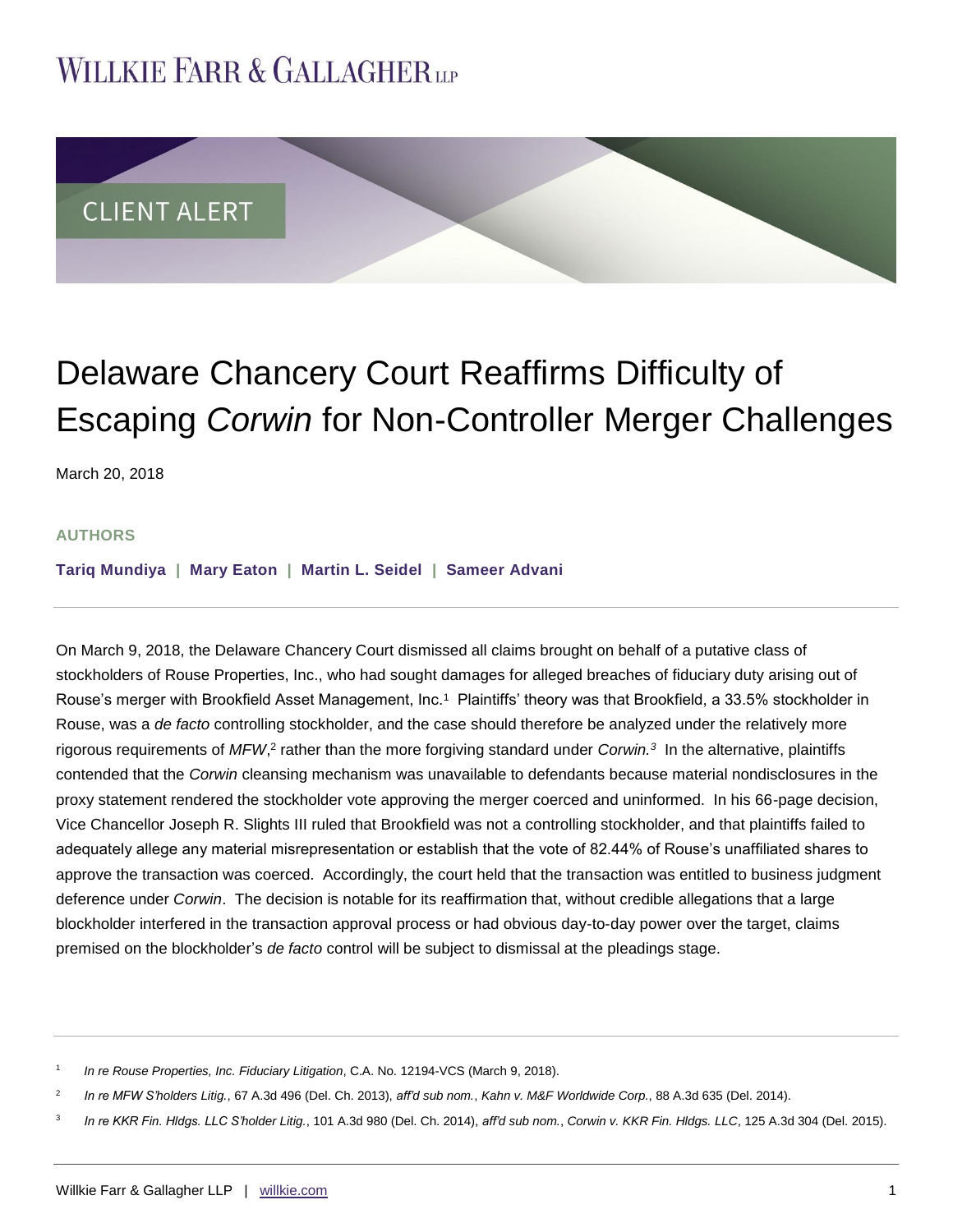### **Delaware Chancery Court Reaffirms Difficulty of Escaping** *Corwin* **for Non-Controller Merger Challenges**

On January 16, 2016, Brookfield made an unsolicited proposal to acquire all outstanding Rouse common stock for \$17 per share. In response, a five-person special committee was formed, comprised of all Rouse board members except the three directors designated by Brookfield. Between the time the initial proposal was made and the execution of the merger agreement approximately six weeks later, the special committee engaged in extensive negotiations with Brookfield, pushing for and receiving a number of concessions—including a condition, initially rejected by Brookfield, that any transaction be subject to approval by a majority of Rouse's non-Brookfield stockholders—and an increase in the merger consideration to \$18.25 per share. On June 23, 2016, 82.44% of Rouse's unaffiliated shares voted in favor of the transaction and the deal closed shortly thereafter.

The court rejected plaintiffs' claim that Brookfield, with 33.5% of the company's stock, three out of eight board seats, and an ability to influence (but not control) the CEO's compensation, was a *de facto* controller. Dealing first with the potential applicability of the *MFW* standard, the court held that, in order to support "the rare reasonable inference that a stockholder with less than 50% ownership is nevertheless a controlling stockholder," a plaintiff must show that the purchaser "actually dominated and controlled" either 1) the challenged transaction, or 2) a majority of the board generally. The *Rouse* complaint failed to plead facts sufficient to support either theory.

Plaintiffs alleged that Brookfield dominated and controlled Rouse's special committee because two of its five members may have been placed on the Rouse board by a Brookfield affiliate. These allegations were insufficient, the court concluded, because Delaware law is clear that a director's independence is not compromised simply by virtue of being nominated to a board by an interested stockholder. Even if a lack of independence could be inferred for two of the special committee members, the court continued, that "cannot transform Brookfield from minority blockholder to controlling stockholder." Plaintiffs still must plead facts that allow a reasonable inference that Brookfield "dominate[d] the corporate decision-making process," which they failed to do here.

Plaintiffs also alleged that Brookfield controlled Rouse more generally, as evidenced by Brookfield's significant ownership interest and the fact that Rouse saw the need to create the special committee in the first place. The court rejected this theory as well, noting that Brookfield's 33.5% stake "is not impressive on its own," and Brookfield "possessed no contractual right to appoint directors and could not unilaterally replace the board." Thus, *Rouse* was "far removed" from other Delaware cases where "day-to-day managerial supremacy" demonstrated actual control by a non-majority stockholder. In addition, the court also rejected the somewhat backward logic of plaintiffs' allegations with respect to the creation of the special committee, expressing approval for Rouse's use of *MFW*-encouraged protections even in a non-majority deal. To hold otherwise, the court observed, "might discourage fiduciaries from employing these important measures for fear they might unwittingly signal that they perceive a minority blockholder with whom they are dealing to be a controller."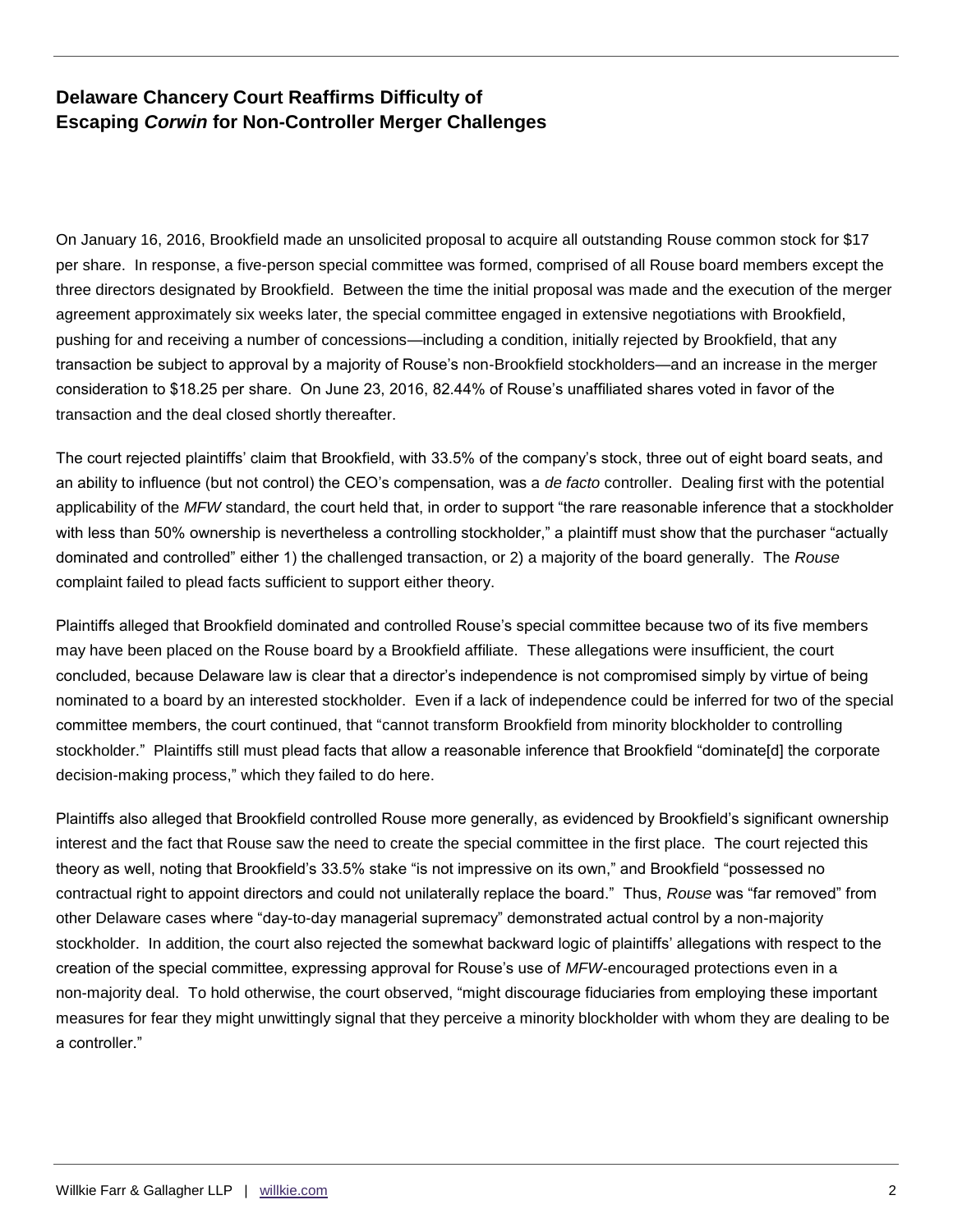## **Delaware Chancery Court Reaffirms Difficulty of Escaping** *Corwin* **for Non-Controller Merger Challenges**

Given plaintiffs' failure to plead that Brookfield was a controlling stockholder, they could not avoid *Corwin* business judgment deference absent allegations that the stockholder approval vote was either coerced or uninformed. The complaint fell short on this score as well. With respect to coercion, the court noted that the complaint failed to allege coercion of any type:

- There was no "inherent coercion," as occurs in transactions involving controlling stockholders, because Brookfield was not a controller.
- "Structural coercion," which arises when a board improperly structures the vote so that stockholders are required to base their decision on factors beyond economic merit, was not alleged in the complaint.
- "Situational coercion" was also not a concern. Because the Rouse proxy statement included all relevant financial data, there was no basis to conclude that the stockholders' vote was based on ignorance or mistaken belief as to their shares' value.

Nor did the complaint adequately allege that the stockholder vote was uninformed. To satisfy that requirement, a plaintiff must demonstrate "a material deficiency" in the disclosure document; a failure to disclose information that merely "might be helpful" does not suffice. The *Rouse* plaintiffs alleged disclosure problems related to, among other items, financial projections and potential conflicts of interest. Vice Chancellor Slights determined that the disclosed financial data was "more than adequate," the proxy statement contained the precise conflict disclosure that plaintiffs claimed was missing, and, generally speaking, plaintiffs' disclosure demands amounted to "insignificant detail."

*Rouse* demonstrates that a non-majority blockholder that lacks company control and remains at an arm's length from the deal will not be considered a controller in post-merger challenges. The decision is also an important illustration of steps that a board can take to maintain the protections of *Corwin* in non-majority deals, and a strong reminder to potential plaintiffs that the pathways to successful post-merger litigation in Delaware Chancery Court continue to narrow.

If you have any questions about the *Rouse* decision or stockholder actions generally, please contact the following attorneys or the attorney with whom you regularly work.

**Tariq Mundiya** 212 728 8565 tmundiya@willkie.com

**Mary Eaton** 212 728 8626 meaton@willkie.com **Martin L. Seidel** 212 728 8385 mseidel@willkie.com

**Sameer Advani** 212 728 8587 sadvani@willkie.com